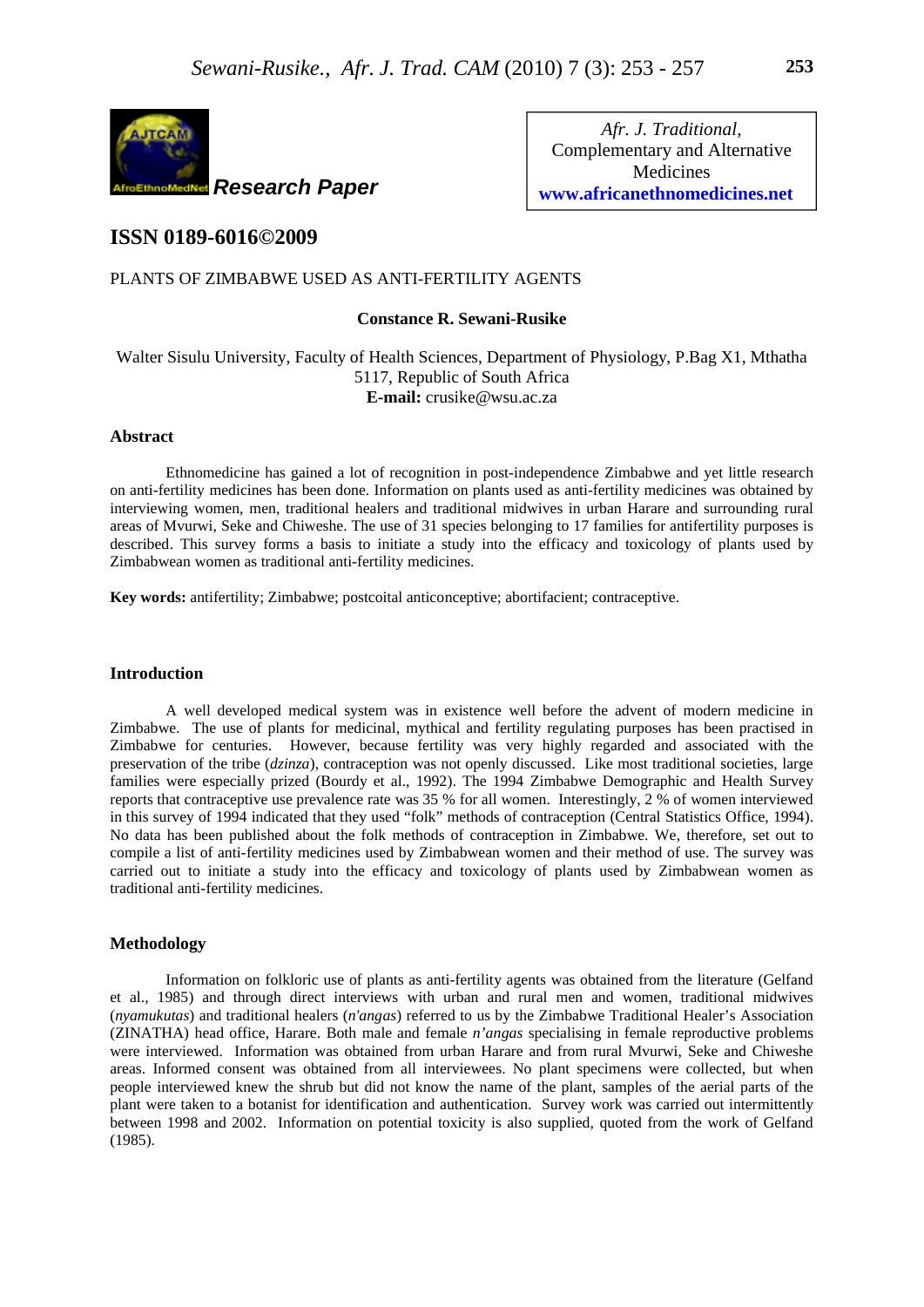### **Results**

 At least 31 plant species belonging to 17 families are used forantifertility purposes in Zimbabwe. We learnt that Zimbabwean traditional antifertility methods may be classified into four broad classes:

- 1) *Mukutura/Nyamukutura,* which means, "to spill". Plant part is air dried and then ground into a powder. Powder in porridge, infusion or decoction is taken orally the morning after sexual intercourse to "spill" the male seed (Table 1). These plants may have post-coital contraceptive effects.
- 2) *Kurera*, which means to "look after and allow to grow". Herbs in this class are contraceptives taken for child spacing purposes. Herbal preparation is taken orally after weaning and periods of effectiveness are varied, but commonly require daily intake. Alternatively, a "*zango*", a talisman of part of a plant (root, stem, bark or seed) is tied around the waist. It is claimed that as long as the *zango* is around the waist, pregnancy will not occur. When one is ready to conceive, the *zango* is broken off thus reversing the contraceptive effects (Table 2).
- 3) Abortifacients may be used as a birth control method. Abortion remedies are administered orally or by introduction of the medicine into the vagina or cervix to induce premature labour. *Nyamukutas* and some *n'angas* are well aware of plants with abortifacient activity and despite the fact that abortion is illegal in Zimbabwe, except under special circumstances, a wealth of information was available from interviews most of which was in agreement with literature (Gelfand et al., 1985).
- 4) Abstinence was encouraged in the traditional lifestyle, and the abstinence period began with pregnancy (sexual relations during pregnancy were thought to endanger the foetus) and lasted until weaning - in most instances. There are claims that both men and women can take herbal medicines to suppress sexual drive. We were however unable to get names of plants used for abstinence. However, male polygamy, an acceptable traditional practice, promoted abstinence by the woman while the man continued having an active sex life with the other wife or wives.

#### **Poisonous plants (as reported by Verdcourt and Trump & Gelfand et al., 1985)**

- 1. *Desmodium barbatum (chinzungunzungu*): In two reported cases of attempted abortion, insertion of the root into the vagina caused death (National Herbarium Poisonous Substances File, *sub nomine*, Umvuma CR9/3/74 and Mashaba SDD1/76, Zimbabwe.
- 2. *Trichilia dregeana*: This was prescribed as an enema to a man suffering from stomach ailment and the patient later died (National Herbarium Poisonous Substances File, *sub nomine*, Chipinge CR15/5/75, Zimbabwe).
- 3. *Croton megalobotrys*: Whole plant is poisonous although there are no reported cases caused by it.
- 4. *Ricinus communis*: All parts of this plant are poisonous especially the seeds.
- 5. *Cucumis hirsutis*: Prescribed to a man for venereal disease who later died after a bout of vomiting (National Herbarium Poisonous Substances File, *sub nomine*, Cashel SDD3/74, Zimbabwe).

| <b>Lable 1.</b> I failts used as interactive to retain and a spost-collar contract public. |                                |           |                          |  |  |
|--------------------------------------------------------------------------------------------|--------------------------------|-----------|--------------------------|--|--|
| Family/Species                                                                             | English name                   | Part used | Preparation              |  |  |
|                                                                                            | (Vernacular name) <sup>a</sup> |           |                          |  |  |
| <b>URTICACEAE</b>                                                                          | Soap brush                     |           | Powder taken orally with |  |  |
| Pouzolzia hypoleuca                                                                        | Munanzva (Sh)                  | Roots     | porridge or infusion     |  |  |
|                                                                                            | <i>Isikhukhukhu</i> (Nd)       |           | morning after sexual     |  |  |
|                                                                                            |                                |           | union.                   |  |  |
| <b>VITACEAE</b>                                                                            |                                |           | Infusion taken orally    |  |  |
| Ampelocissus obtusata                                                                      | Mudzambiringa (Sh)             | Leaves    | morning after sexual     |  |  |
|                                                                                            |                                |           | union.                   |  |  |

**Table 1:** Plants used as m*ukutura/nyamukutura* (post-coital contraception).

#### **Discussion**

These results show that suppression of fertility was a thriving practice even in the era when fertility was highly regarded. Despite the availability of modern contraceptive methods, for economic reasons women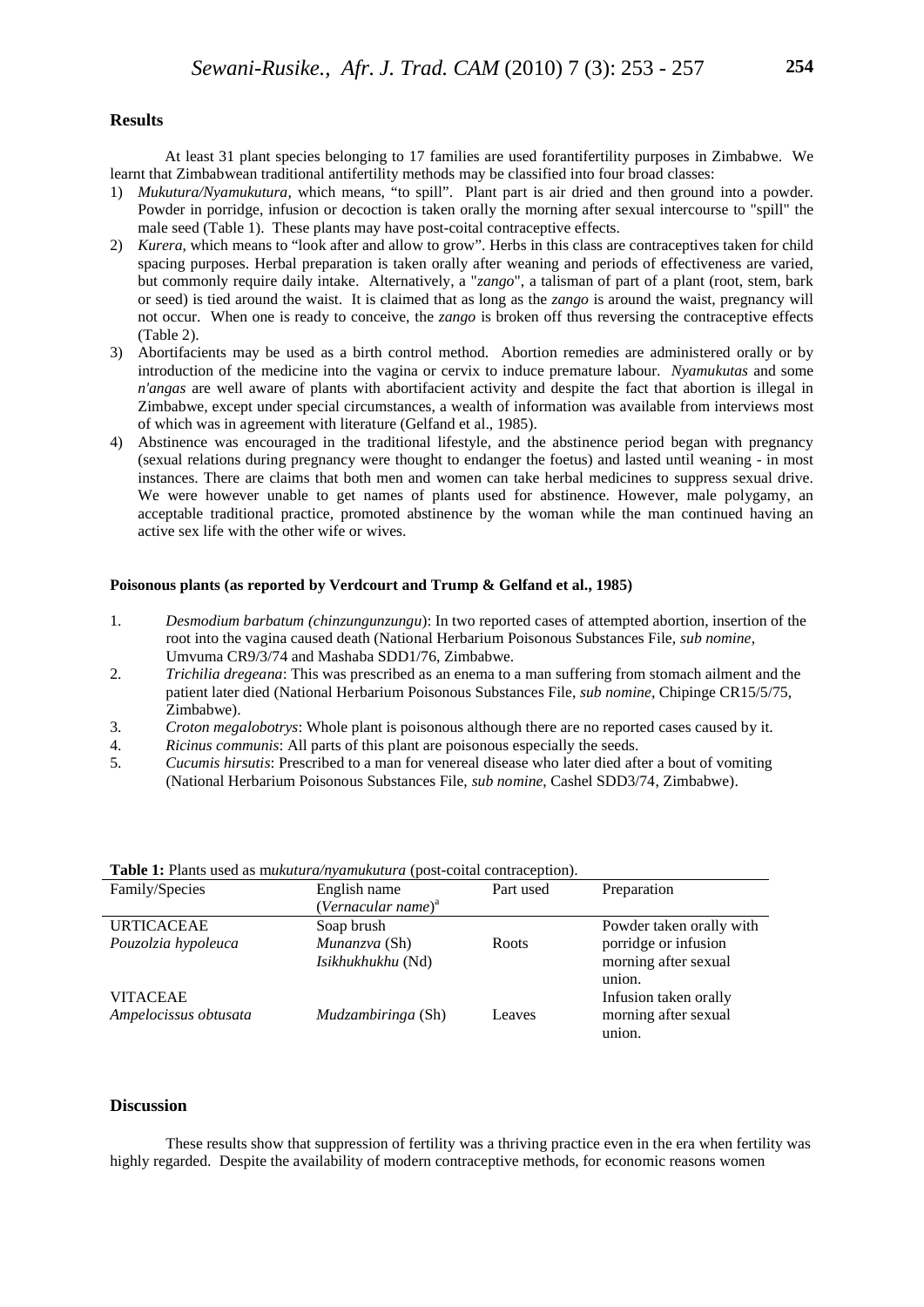| Family/Species                                                                           | English name                                                          | Part used    | Preparation                                                                   |
|------------------------------------------------------------------------------------------|-----------------------------------------------------------------------|--------------|-------------------------------------------------------------------------------|
|                                                                                          | (Vernacular name) <sup>a</sup>                                        |              |                                                                               |
| <b>APIACEAE</b>                                                                          |                                                                       |              | Powder mixed with                                                             |
| Heteromorpha trifoliata                                                                  | Dombwe (Sh)                                                           | Root         | porridge or infusion<br>taken orally                                          |
| <b>ASTERACEAE</b>                                                                        |                                                                       |              |                                                                               |
| Schkuhria pinnata                                                                        | Dwarf marigold<br>Ruhwahwa (Sh)                                       | Whole plant  | Infusion taken orally                                                         |
| Vernonia amygdalina                                                                      | Musikavakadzi (Sh)<br>Inyathelo (Nd)                                  | Root         | Infusion taken orally                                                         |
| <b>BIGNONIACEAE</b>                                                                      |                                                                       |              |                                                                               |
| Kigelia africana                                                                         | Sausage tree<br>Mumvee (Sh)<br>Mubveve (Sh)<br>Umvebe (Nd)            | Root bark    | Powder mixed with<br>porridge or infusion<br>taken orally                     |
| <b>EUPHORBIACEAE</b>                                                                     |                                                                       |              |                                                                               |
| *Ricinus communis<br>(Poisonous)                                                         | Castor oil plant<br>Mupfuta (Sh)<br>Umhlafutho (Nd)                   | Seed         | Peeled whole seed taken<br>orally once a year                                 |
|                                                                                          |                                                                       |              |                                                                               |
| Securinega virosa                                                                        | Snow berry<br>Muchagawuwe (Sh)<br>Umhakawuwe (Nd)                     | Roots        | Powder or infusion taken<br>orally just before sexual<br>intercourse          |
| <b>FLACOURTIACEAE</b>                                                                    |                                                                       |              |                                                                               |
| Flacourtia indica                                                                        | Bakota plum<br>Mutunguru (Sh)<br>Munhunguru (Sh)<br>Umthunduluka (Nd) | Root<br>Leaf | 3-6 root pieces in zango<br>around the waist OR<br>leaf infusion taken orally |
| <b>MIMOSOIDEAE</b>                                                                       |                                                                       |              |                                                                               |
| Dichrostachys cinerea                                                                    | Chinese lantern<br>Mupangara (Sh)<br>Ugagu (Nd)                       | Root         | 3-6 root pieces in <i>zango</i><br>around the waist                           |
| <b>RHAMNACEAE</b>                                                                        |                                                                       |              |                                                                               |
| Ziziphus mucronata                                                                       | Buffalo thorn<br>Muchecheni (Sh)<br>Umphafa (Nd)                      | Root bark    | Powder mixed with<br>porridge or infusion<br>taken orally                     |
| <b>RUBIACEAE</b>                                                                         |                                                                       |              |                                                                               |
| Fadogia ancylantha                                                                       | Makoni tea<br>Musvisvinwa (Sh)                                        | Root         | 3-6 root pieces in zango<br>around the waist                                  |
| $^a$ C <sub>k</sub> $\sim$ C <sub>kono</sub> , M <sub>d</sub> $\sim$ M <sub>dakala</sub> |                                                                       |              |                                                                               |

**Table 2:** Plants used for *kurera*, contraceptives for child spacing.

 $Sh = Shona$ ;  $Nd = Ndebele$ 

\* Poisonous plant

continue to use medicinal plants for contraceptive purposes. Furthermore, because abortion is illegal in Zimbabwe, young girls who find themselves with an unwanted pregnancy resort to using abortifacient plants to get rid of the pregnancy. We have identified 31 species in 17 families used in Zimbabwe as antifertility agents. Worldwide, there is continuing hope that a traditional plant may provide an efficacious, safe and reliable contraceptive method (Nath et al., 1992; Farnsworth et al., 1975). The World Health Organisation has supported work towards the development of such a goal (Farnsworth et al. 1975; Garg et al.,1978; Rao et al 1979). This survey forms a basis for implementing a research program to study the efficacy and toxicology of plants used by Zimbabwean women as traditional anti-fertility medicines.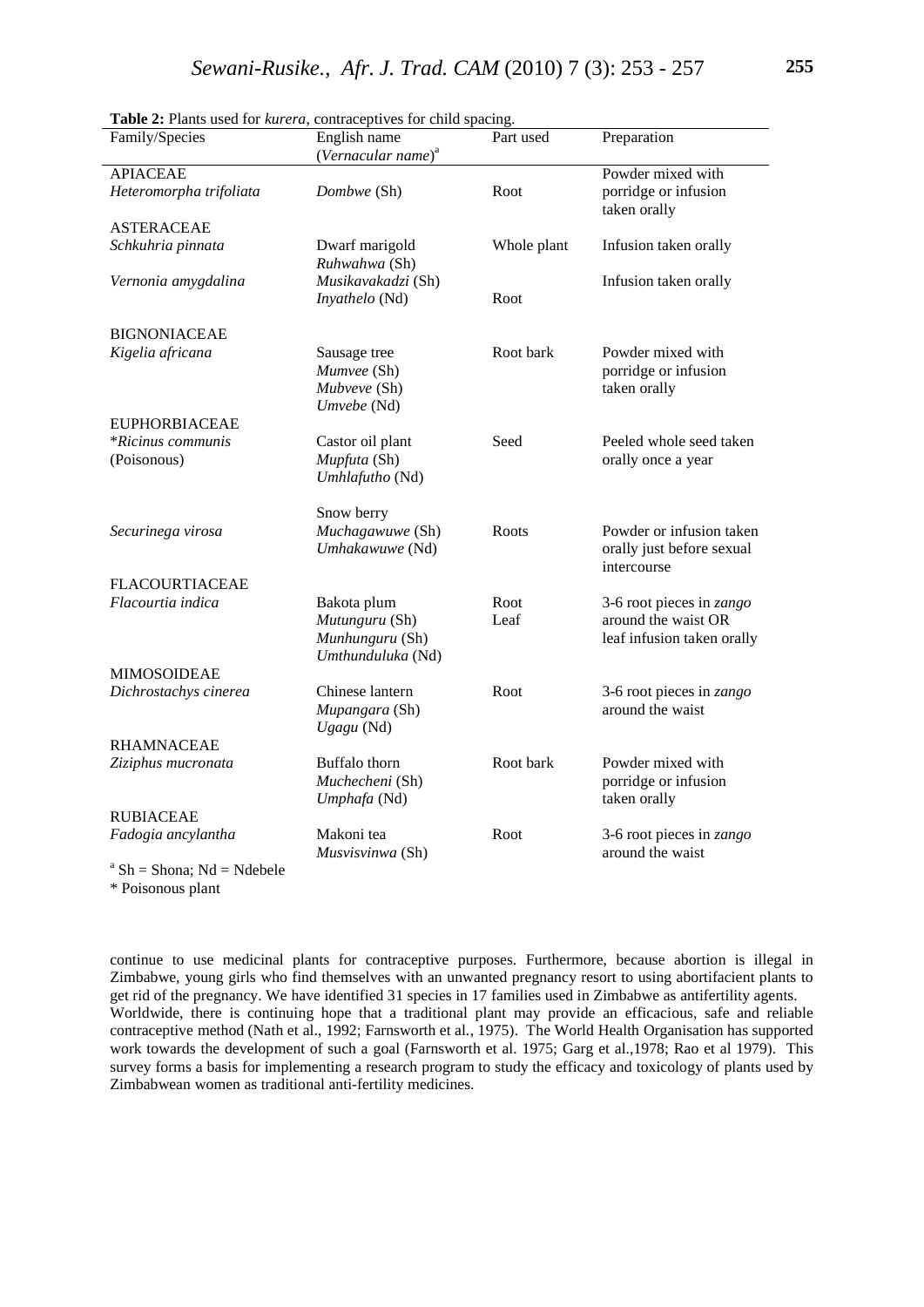|                                                           | <b>Table 3:</b> Plants used as abortifacients. "Sh = Shona; Nd = Ndebele, * Poisonous plant |                |                                    |
|-----------------------------------------------------------|---------------------------------------------------------------------------------------------|----------------|------------------------------------|
| Family/Species                                            | English name (Vernacular name) <sup>a</sup>                                                 | Part used      | Preparation                        |
| <b>APIACEAE</b>                                           |                                                                                             |                |                                    |
| Steganotaenia araliacea                                   | Popgun tree<br>Mugodorapfuti (Sh)<br>Mupomboshori (Sh)<br>Musvodzambudzi (Sh)               | Root           | Infusion taken orally              |
| <b>APOCYNACEAE</b>                                        |                                                                                             |                |                                    |
| Holarrhena pubescens                                      | Jasmine shrub<br>Mukashumukono (Sh)                                                         | Root           | Inserted into vagina               |
| <b>ARITOLOCHIACEAE</b>                                    |                                                                                             |                |                                    |
| Aristolochia heppii                                       | Wild Dutchman's pipe<br>Chividze (Sh)                                                       | Root           | Infusion taken orally              |
| Aristolochia petersiana<br><b>ASTERACEAE</b>              | Wild Dutchman's pipe                                                                        | Root           | Infusion taken orally              |
| Vernonia glabra                                           | Cornflower vernonia                                                                         | Root           | Inserted into vagina               |
| Schkuhria pinnata                                         |                                                                                             |                |                                    |
|                                                           | Dwarf marigold<br>Ruhwahwa (Sh)                                                             | Whole<br>plant | Infusion taken orally              |
| CANELLACEAE                                               |                                                                                             |                |                                    |
| Warburgia salutaris<br><b>CUCURBITACEAE</b>               | Muranga (Sh)                                                                                | <b>Bark</b>    | Decoction taken orally             |
| * Cucumis hirsutus<br>(Poisonous)<br><b>EUPHORBIACEAE</b> |                                                                                             | Root           | Infusion taken orally              |
| Bridelia micrantha                                        | Mushungunu (Sh)                                                                             | Leaves         | Infusion taken orally              |
|                                                           |                                                                                             |                |                                    |
| * Croton megalobotrys<br>(Poisonous)                      | Muchape (Sh)<br>Mugubvuka (Sh)<br>Umtshape (Nd)                                             | <b>Bark</b>    | Powder taken orally in<br>porridge |
|                                                           |                                                                                             |                |                                    |
| * Ricinus communis                                        | Castor oil plant                                                                            | Leaves/        | Inserted into vagina               |
| (Poisonous)                                               | Mupfuta (Sh)<br>Umhlafutho (Nd)                                                             | stem           |                                    |
| <b>FABACEAE</b>                                           |                                                                                             |                |                                    |
| Cassia abbreviata                                         | Long pod cassia<br>Muremberembe (Sh)<br>Muvheneka (Sh)<br>Isihaqa (Nd)                      | Root           | Infusion taken orally              |
| <b>MELIACEAE</b>                                          |                                                                                             |                |                                    |
| * Trichilia dregeana<br>(Poisonous)                       | Forest Natal mahogany<br>Mutsikiri (Sh)                                                     | <b>Bark</b>    | Infusion taken orally              |
| Trichilia emetica<br><b>PAPILIONOIDEAE</b>                |                                                                                             |                |                                    |
| *Desmodium barbatum                                       | Chinzungunzungu (Sh)                                                                        | Root           | Inserted into vagina               |
| (Poisonous)                                               | Hazviere (Sh)<br>Zanzi (Sh)                                                                 |                |                                    |
| Indigofera arrecta                                        | Mukatapeta (Sh)                                                                             | Root           | Inserted into vagina               |
| Indigofera demissa                                        |                                                                                             | Root           | Inserted into vagina               |
| Indigoferra rhychocarpa<br>PEDALIACEAE                    |                                                                                             | Root           | Inserted into vagina               |
| Ceratotheca triloba                                       | False fox gloves<br>Zinyaruninga (Sh)<br>Inkunzane enkulu (Nd)                              | Whole<br>plant | Infusion taken orally              |
| SOLANACEAE                                                |                                                                                             |                |                                    |
| Capsicum frutescens                                       | Peppers<br>Mhiripiri (Sh)<br>Ibilebile (Nd)                                                 | Root           | Inserted into vagina               |

Table 3: Plants used as abortifacients. <sup>a</sup> Sh = Shona; Nd = Ndebele, \* Poisonous plant